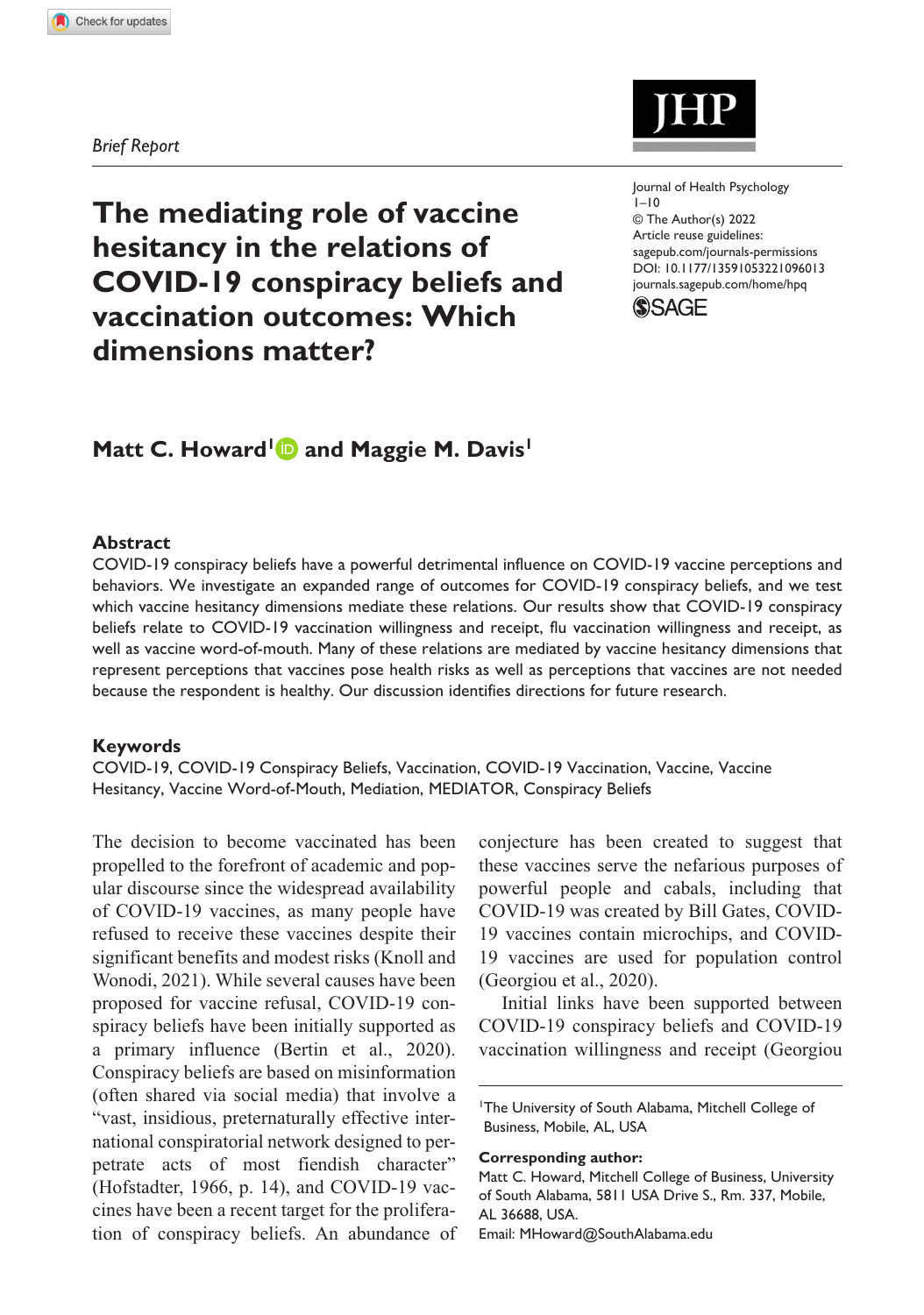et al., 2020; Hughes and Machan, 2021; Jovančević and Milićević, 2020), and authors have begun to study broader outcomes of these beliefs (Alper et al., 2021; Leibovitz et al., 2021). van Prooijen et al. (2021), for example, empirically supported that COVID-19 conspiracy beliefs relate to an increased likelihood of testing positive for COVID-19 and violating COVID-19 regulations as well as a decreased likelihood of COVID-19 testing and worse overall well-being. Such findings suggest that COVID-19 conspiracy beliefs relate to a broader range of detrimental outcomes than presently tested, such as refusing other vaccines or sharing vaccine information (i.e., word-ofmouth). The former of these outcomes, refusing other vaccines, may prove to be particularly impactful, as it would indicate that COVID-19 conspiracy theories detrimentally influence virus protection even beyond COVID-19.

Further, vaccine hesitancy is "the specific situation of having concerns about vaccines" (Dudley et al., 2020, p. 711), and its importance for vaccination behaviors was well known even before the COVID-19 pandemic (Dubé et al., 2013; MacDonald, 2015). Researchers supported that vaccine hesitancy is an immediate antecedent to vaccination behaviors for a host of vaccines (e.g., MMR vaccine, HPV vaccine), and many antecedents indirectly influence vaccine receipt via vaccine hesitancy (Luz et al., 2019; Sadaf et al., 2013). For this reason, vaccine hesitancy has been suggested to mediate the relations of COVID-19 conspiracy beliefs and outcomes (Allington et al., 2021; Georgiou et al., 2020). Also, while authors differ on the number and nature of dimensions, vaccine hesitancy is multidimensional (Howard, 2021; Shapiro et al., 2018). Certain dimensions but not others may mediate the relations of antecedents and vaccination outcomes, as for example, people may refrain from vaccination due to safety concerns but not due to financial costs. Therefore, considering vaccine hesitancy to be a unidimensional construct, as done in some prior research, limits our understanding of vaccination decision making, and it is necessary to utilize a multidimensional perspective of vaccine hesitancy to understand the relations of COVID-19 conspiracy beliefs and vaccination outcomes.

In the current article, we test not only whether COVID-19 conspiracy beliefs impact COVID-19 vaccination willingness and receipt, but we also test whether COVID-19 conspiracy beliefs impact flu vaccination willingness, flu vaccination receipt, and vaccination word-ofmouth. We chose to study flu vaccination due to its similarity to COVID-19 vaccination; adults must decide annually whether to receive it for themselves, as opposed to other vaccines that are received by youths and/or in specific circumstances (e.g., international travel). Researchers can better understand whether COVID-19 conspiracy beliefs impact broader outcomes than presently known by studying flu vaccination (as extant investigations have largely focused on COVID-19 vaccine receipt), and supporting the generalization of COVID-19 conspiracy beliefs to flu perceptions and behaviors could encourage investigations into more distal types of vaccines.

Furthermore, we apply a recently developed multidimensional conceptualization of vaccine hesitancy (Howard, 2021) to test which dimensions mediate the relation of COVID-19 conspiracy beliefs and the studied outcomes (Table 1). We predict that two dimensions of vaccine hesitancy are consistent mediators. Health Risks (the perception that vaccines cause detrimental health outcomes) and Healthy (the perception that vaccines are not needed because the respondent is healthy) reflect perhaps the most common negative information shared amongst those who hold vaccine conspiracy beliefs, and therefore are believed to be the cognitive justifications to remain unvaccinated for those who hold COVID-19 conspiracy beliefs.

Through these efforts, the current article provides several implications for research and practice. First, we show that COVID-19 conspiracy beliefs are more detrimental than currently believed, as these beliefs cause people to share negative vaccine information and refuse other vaccines. Second, by studying mediating effects, we identify exactly why those who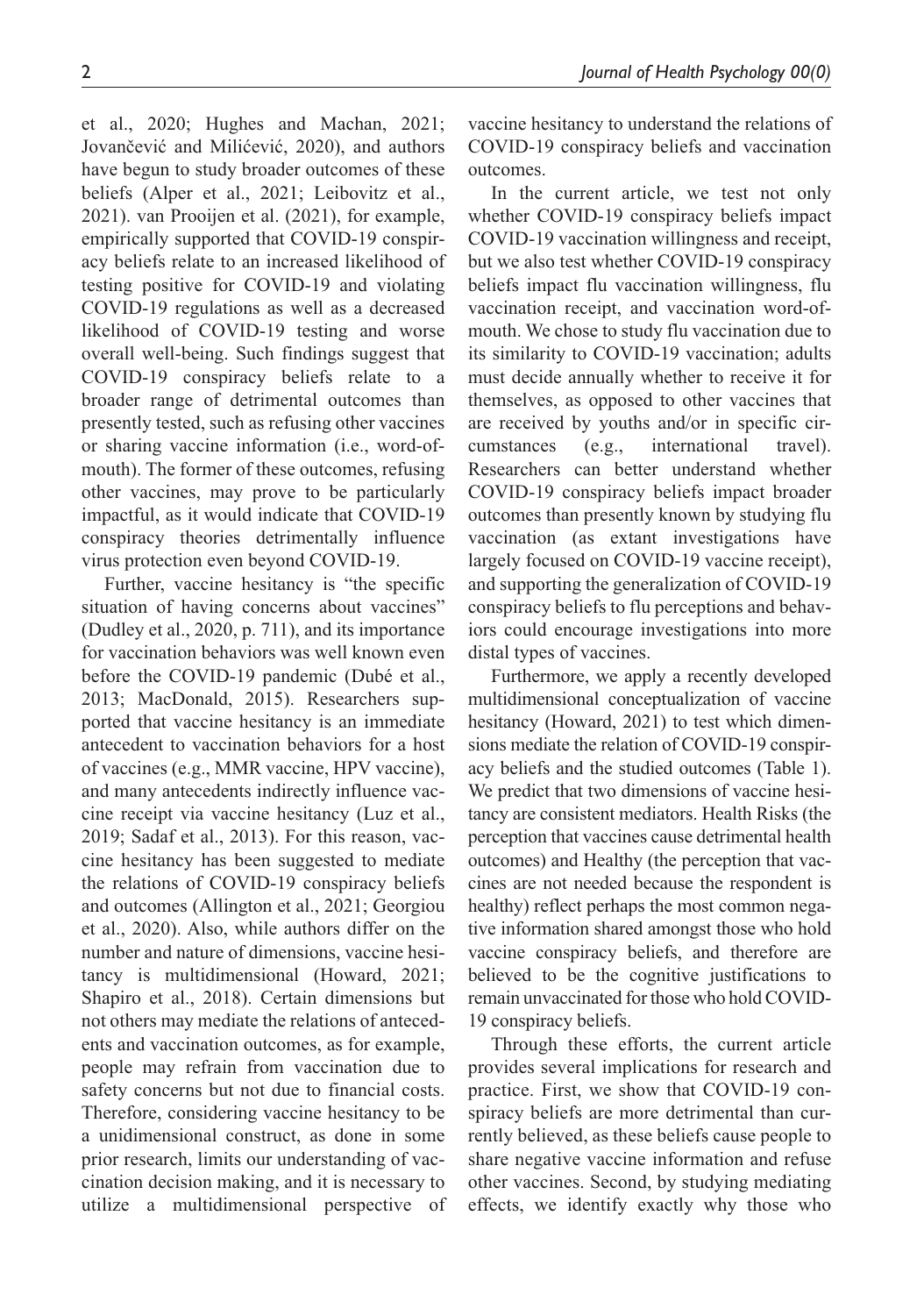| <b>Table 1.</b> Descriptions of vaccine hesitancy dimensions. |                                                              |  |
|---------------------------------------------------------------|--------------------------------------------------------------|--|
| Dimension                                                     | Description<br>Each begins with: "The belief that vaccines." |  |
| Health risks                                                  | Have health risks.                                           |  |
| Cost                                                          | Are expensive.                                               |  |
| Physical pain                                                 | Are painful to receive.                                      |  |
| Inconvenience                                                 | Are inconvenient to receive.                                 |  |

Personal reactions Cause reactions that are specific to the respondent (e.g., allergies).

Access **Are difficult to receive due to scarcity.** 

Healthy **Are not needed because the respondent is healthy.** Are not needed because the respondent is healthy.

**Table 1. Descriptions** 

Forget **Are easy to forget.** 

hold conspiracy beliefs are less likely to be vaccinated. Such a discovery can lead to interventions that break the link between COVID-19 conspiracy beliefs and detrimental outcomes. Third, Howard's (2021) multidimensional conceptualization of vaccine hesitancy was recently developed, and the present investigation can provide further evidence that it is an appropriate lens to understand vaccine hesitancy. Fourth, these vaccine hesitancy dimensions each have differing associations with theoretical frameworks of health behaviors. The current article can initially link COVID-19 conspiracy beliefs with these theories, encouraging future research.

# **Method**

The dataset used for the present investigation is included as Supplemental Material A.

# *Participants*

Participants (47% female;  $age_{Mean} = 38.32$ ;  $age<sub>StdDev</sub> = 11.72$ ; 89% located in primarily English-speaking, Western countries) were recruited via Amazon's Mechanical Turk (MTurk). Studies have shown that samples obtained via MTurk produce similar results to samples obtained via other sources (Agley et al., 2021; Aguinis et al., 2021; Chmielewski and Kucker, 2020). Participation was restricted to those who had completed at least 50 MTurk tasks with a 95% or better lifetime approval

rate. All statistics, including reported sample sizes, also reflect the sample after removing 13 participants who failed more than one of seven attention checks (e.g., "Please mark strongly agree to show that you are paying attention").

# *Procedure*

On October 18, 2021, Participants enrolled via MTurk and immediately completed the first survey that included demographic items alone (*n*=598). One week after the first survey, participants completed a second survey that included the COVID-19 conspiracy beliefs scale  $(n=340)$ . One week after the second survey, participants completed a third survey that included the vaccine hesitancy scale (*n*=277). One week after the third survey, participants completed a fourth survey that included the vaccination outcomes measures (*n*=254).

### *Measures*

Unless otherwise noted, all scales used a 1 (Strongly Disagree) to 7 (Strongly Agree) format.

#### *Independent variable*

*COVID-19 conspiracy beliefs.* Eleven items from the 12-item scale of Wirawan et al. (2021) were administered. This scale includes items such as, "COVID-19 is a manmade disease," and, "Bill Gates funded the COVID-19 conspiracy." We did not include the original item,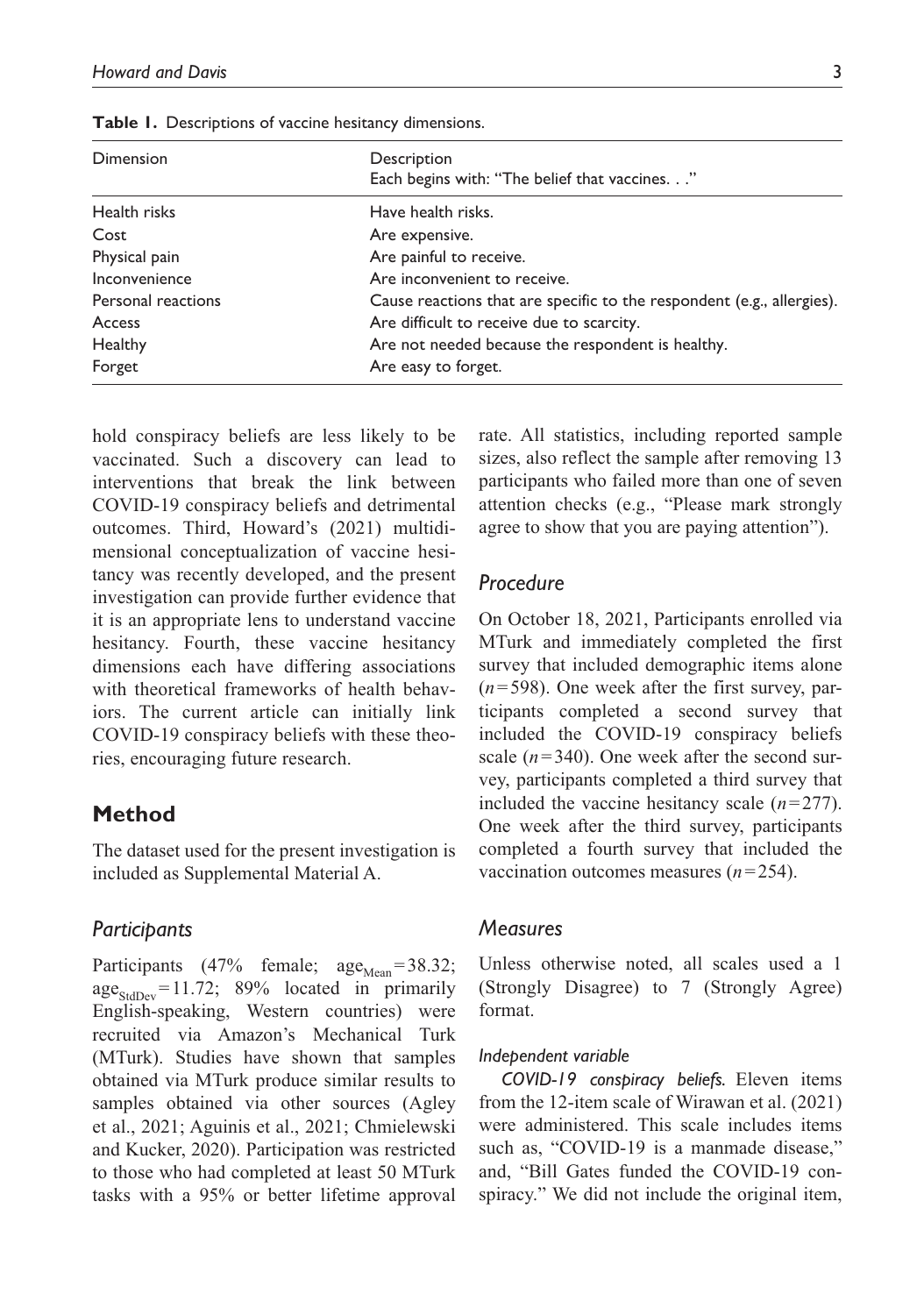"COVID-19 vaccine and medication has been invented but is covered up," because it is not applicable after the creation of COVID-19 vaccines. In the present sample, this scale produced a Cronbach's alpha of .93, a mean of 2.58 (SD of 1.51), a skewness value of .80, and a kurtosis value of −.47. These values are typical of scales measuring conspiracy beliefs and COVID-19 conspiracy beliefs (Brotherton et al., 2013; Miller, 2020; Wirawan et al., 2021).

### *Mediator*

*Vaccine hesitancy.* Howard's (2021) Multidimensional Vaccine Hesitancy Scale (MVHS) was used. This scale includes 32 items, four items for each of eight dimensions. Each of these dimensions are described in Table 1. Example items are, "Vaccines can cause longterm health issues" (Health Risks), and, "I do not need vaccines because I rarely get sick" (Healthy). Each dimension had a Cronbach's alpha of .90 or above.

#### *Dependent variables*

*Vaccination willingness.* Two items each were administered for flu vaccine willingness as well as COVID-19 vaccine willingness. The items read, "Please indicate how willing you would be to get a [flu vaccine/COVID-19 vaccine (or booster vaccine shot if already received vaccine)] next year if it was [free/US\$40.00]." Participants responded on a 1 (Extremely Unwilling) to 7 (Extremely Willing) scale. The Cronbach's alpha for flu vaccine willingness was .78, and the Cronbach's alpha for COVID-19 vaccine willingness was .80. These two scales were adopted from Howard (2021), which were based on prior research.

*Vaccination receipt.* Single-item scales were administered for flu vaccination, other vaccinations, and COVID-19 vaccination. Participants were asked the following questions: "Have you received the flu vaccine within the past year?," "Are you up to date on your vaccines other than the flu vaccine?," "Have you ever received the COVID-19 vaccine?," and "Have you tried to receive the COVID-19 vaccine but were unable to receive it due to factors outside of your control?" Participants could answer Yes (1) or No (0) to each. The last two items were combined to represent COVID-19 vaccination as a single variable, which was coded as 1 if participants responded Yes to either question and 0 if they responded No to both questions.

*Vaccine word-of-mouth.* Three items were administered for positive word-of-mouth and negative word-of-mouth, which were shown to be independent factors in an exploratory factor analysis (provided upon request). A positive word-of-mouth item is, "I talk to others about the benefits of vaccines," and a negative wordof-mouth item is, "I share negative information about vaccines on social media." Both scales had Cronbach's alphas of .86 or above.

### *Data sharing statement*

The current article includes the complete raw data set collected in the study including the participants' data set, syntax file and log files for analysis (Supplemental Material A).

# **Results**

Supplemental Material B Table 1 includes correlations and Cronbach's alphas. COVID-19 conspiracy beliefs significantly correlated to all vaccine hesitancy dimensions and outcomes (all  $p < .01$ ). These relations were positive with the vaccine hesitancy dimensions and negative with all outcomes with the exception of negative word-of-mouth, which was a positive relation.

Supplemental Material B Tables 2 and 3 include all stepwise regression results, wherein COVID-19 conspiracy beliefs alone was entered into the first step and the vaccine hesitancy dimensions were added in the second step. In the second step of these analyzes, COVID-19 conspiracy beliefs was a significant predictor of four of six outcomes (all  $p < .05$ ), and the vaccine hesitancy dimensions differed in their number of significant relations. Health Risks significantly related to five of six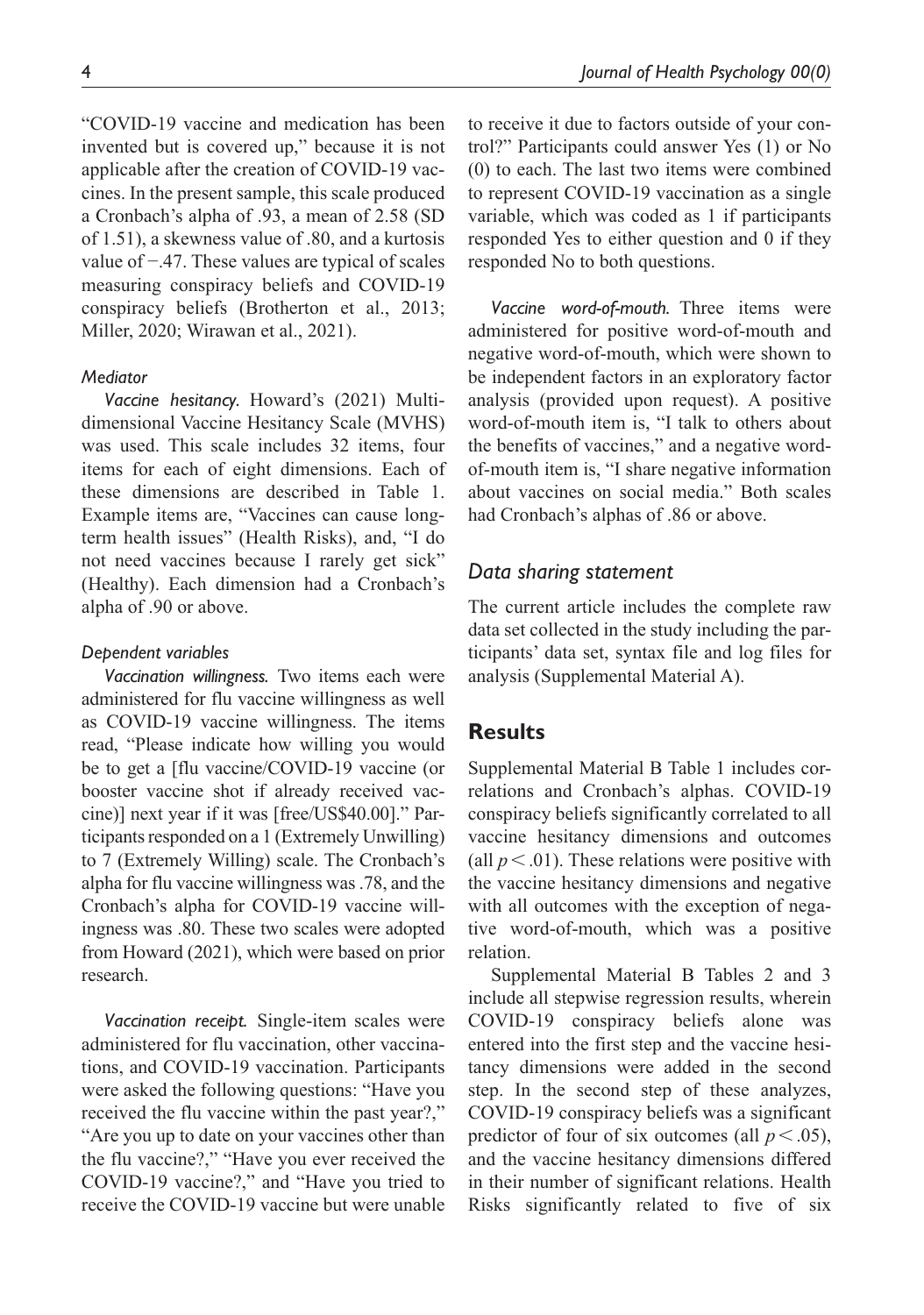

**Figure 1.** Visual representation of study results. Note: All arrows represent statistically significant relations. Solid arrows represent relations involved in significant indirect effects. Dashed arrows represent relations not involved in significant indirect effects.

outcomes; Healthy significantly related to four of six outcomes; Access significantly related to three of six outcomes; Inconvenience, Personal Reactions, and Forget significantly related to one outcome (all  $p < .05$ ). For these effects, COVID-19 conspiracy beliefs and vaccine hesitancy negatively related to the outcomes apart from two cases. Access's significant relations with outcomes were positive, and negative word-of-mouth's significant relations with antecedents were positive.

Supplemental Material B Table 4 includes tests of indirect effects using percentile bootstrap estimates via Hayes's PROCESS macro (2017; Model 4). The relation of COVID-19 conspiracy beliefs and its outcomes was significantly mediated by Health Risks in five of six relations, Healthy in four of six relations, Access in two of six relations, Personal Reactions in one of six relations, and Forget in one of six relations (all 95% C.I. exclude 0). All indirect effects produced negative relations with two exceptions. Access produced positive indirect effects on outcomes, and negative

word-of-mouth had positive indirect effects with antecedents. Figure 1 presents a visual representation of all study results.

# **Discussion**

Our goal was to test the relation of COVID-19 conspiracy beliefs with a broad range of vaccination outcomes and to assess the mediating role of vaccine hesitancy's dimensions. The results show that COVID-19 conspiracy beliefs not only relate to COVID-19 vaccination outcomes, but it also relates to flu vaccination outcomes and word-of-mouth. Several vaccine hesitancy dimensions significantly mediated these reactions, but the most consistent mediators were the dimensions of Health Risks and Healthy. These results pose many implications.

First, the relations of COVID-19 conspiracy beliefs are broader than previously observed. Not only do these beliefs relate to a broader range of behaviors (e.g., word-of-mouth), but they also relate to behaviors associated with other vaccines (e.g., flu). We studied perceptions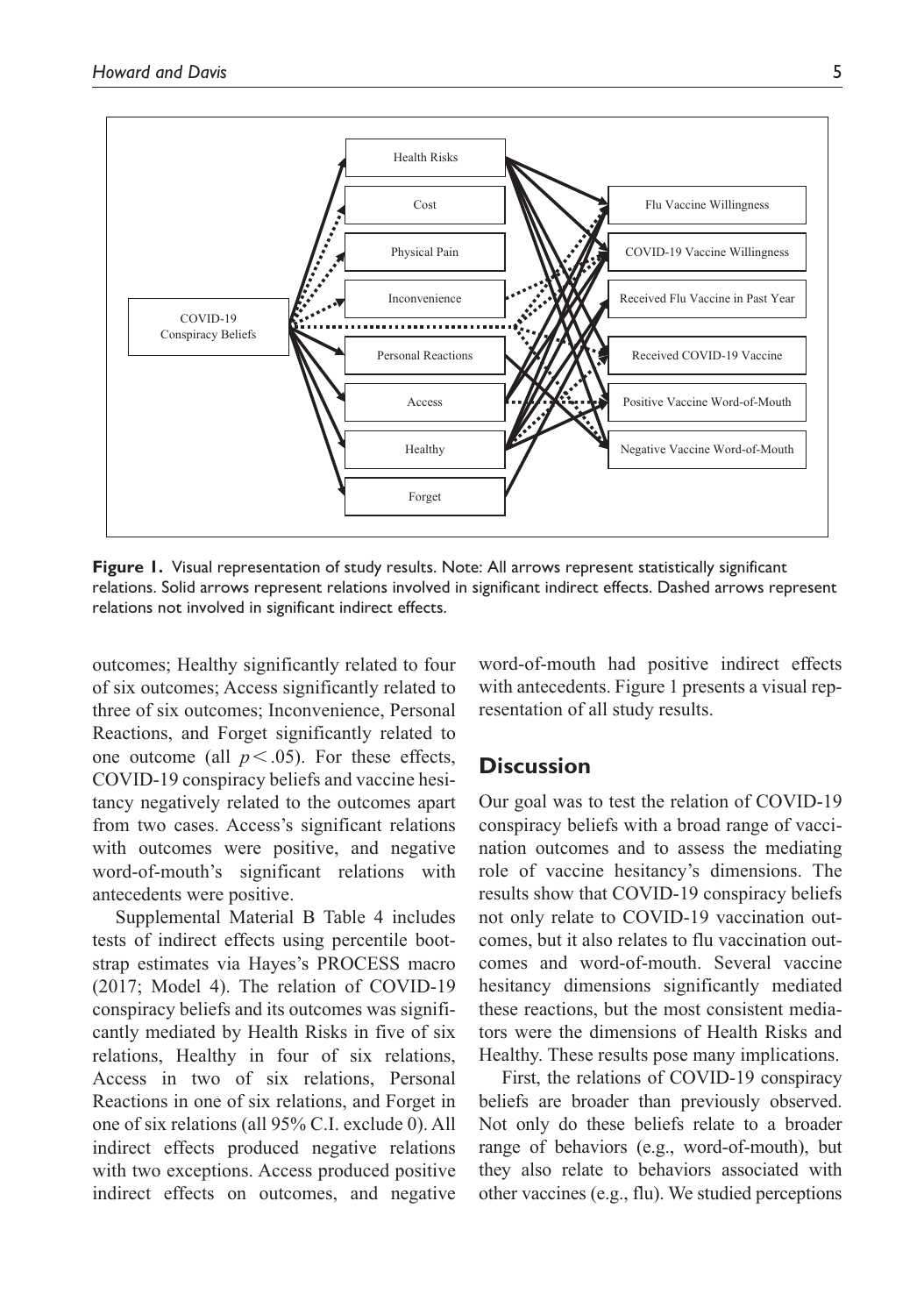and behaviors related to flu vaccines because of their similarities to COVID-19 vaccines; both flu and COVID-19 vaccines are widely recommended, and adults can consider whether to receive them annually. Future research, though, should assess whether COVID-19 conspiracy beliefs affect perceptions and behaviors regarding more dissimilar vaccines. For instance, parents must decide whether their children should receive the MMR vaccine, and the choice to receive vaccines for oneself may have varying influences than the choice for one's children to receive vaccines. Similarly, some vaccines are required for certain activities (e.g., military, international travel), and personal perceptions may have a smaller influence on the decision to receive these vaccines. Therefore, the current results provide initial evidence that COVID-19 conspiracy beliefs influence broader vaccine perceptions and behaviors, but it should not be assumed that these perceptions influence all types of vaccination perceptions and behaviors.

Second, those who hold COVID-19 conspiracy beliefs refrain from receiving other vaccines and share negative information regarding vaccines, which could influence others to refuse vaccinations. Additional efforts should be allocated toward dispelling myths regarding vaccines even after the COVID-19 pandemic, as persistent misinformation could prevent current and future generations from being vaccinated against illnesses beyond COVID-19. Public health interventions should focus on delivering accurate information via channels that are known to share misinformation, such as social media (Allington et al., 2021; Georgiou et al., 2020).

Third, these public health interventions can also aim to increase vaccination rates in those who hold COVID-19 conspiracy beliefs, and our results suggest that an effective approach would be to target perceptions that vaccines are dangerous (Health Risks) or not necessary for healthy people (Healthy). While this may not cause people to abandon COVID-19 conspiracy beliefs, it may partially counteract the negative outcomes of these beliefs. An effective avenue

may be to develop adaptive interventions based on the participant's beliefs, such that certain information is provided if they hold specific COVID-19 conspiracy beliefs or vaccine hesitancy perceptions. The sequential multiphase optimization strategy may be an effective intervention development method for creating these adaptive interventions (Howard and Jacobs, 2016).

Fourth, the current results further support that Howard's (2021) multidimensional conceptualization is a useful approach for understanding vaccine hesitancy. These dimensions each produced appropriate internal consistency estimates, and our results supported that these dimensions should be differentiated because they had differing relations with our outcomes. If vaccine hesitancy was conceptualized in a unidimensional manner, these differences would remain unnoticed. Perhaps most notably, each vaccine hesitancy dimension had detrimental relations (e.g., negative relation with vaccination receipt) apart from Access, the perception that vaccines are difficult to receive. Those who may have difficulties obtaining vaccines may be more motivated to receive them. Although this should not be a route to promote vaccination, it does indicate that other dimensions should be targeted first to promote vaccination.

Fifth, the most consistent mediators in the present investigation were Health Risks and Healthy. Health Risks is associated with heightened risks, whereas Healthy is associated with diminished benefits; these associations suggest that health behavior theories of risk-taking may be fruitful in understanding the impact of COVID-19 conspiracy theories. Notably, the approach/avoidance framework (Elliot, 2006) suggests that people have two primary cognitive systems, one associated with approaching positive stimuli and another associated with avoiding negative stimuli. COVID-19 conspiracy theories may cause individuals to possess both heightened avoidance and lowered approach tendencies toward vaccines, resulting in detrimental vaccination outcomes. Researchers should determine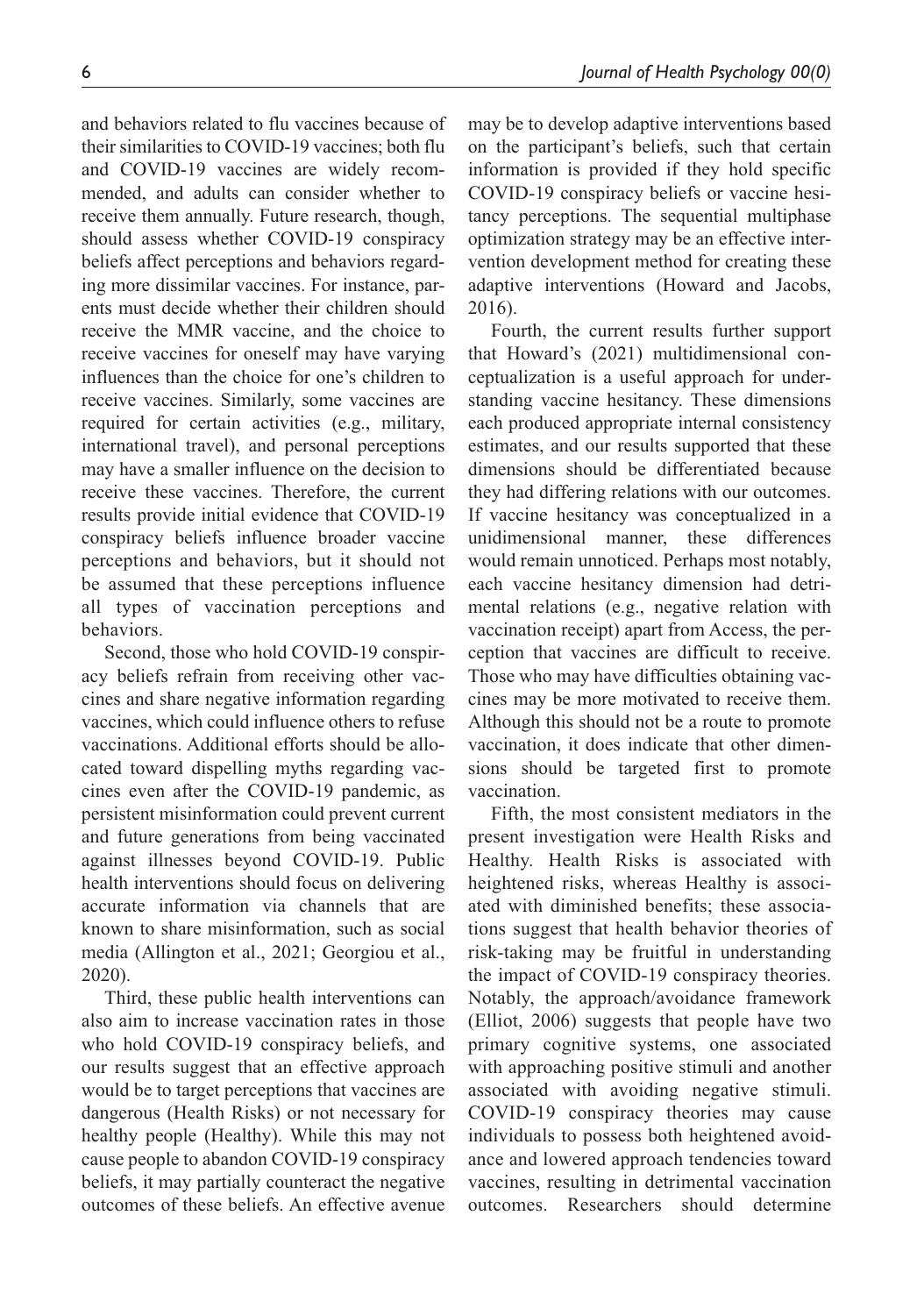whether the broader aspects of the approach/ avoidance framework are viable for understanding COVID-19 conspiracy beliefs, leading to many future investigations and potential interventions.

Sixth, our study was a focused investigation, but future research should investigate the presently studied relations in the context of broader models. The COM-B model proposes that capability, motivation, opportunity, and their dimensions are the primary influences of behavior (Michie et al., 2011), and it has been used to identify predictors of preventative behaviors at multiple levels of analysis (e.g., system-level, provider-level, patient-level; McDonagh et al., 2018). Studying predictors at higher levels of analysis (system- and provider-level) may be particularly fruitful. For instance, political norms (system-level) may influence conspiracy beliefs and vaccine hesitancy (patient-level) to ultimately influence vaccination behaviors, which can advance prior research linking political affiliation to conspiracy beliefs (van Prooijen et al., 2015; Vitriol and Marsh, 2018). Researchers could likewise replicate the current results in more conservative conditions by including other predictors identified via the COM-B model, such as contextual influences and individual differences. Therefore, the integration of modern theory on preventative behaviors should be a primary direction for future research.

Seventh, we conducted unreported analyzes with typical control variables (age, gender, location, and education), and all inferences remained consistent between these analyzes and our reported analyzes. These results can be provided upon request. We chose to report results without control variables due to simplicity and previously expressed concerns regarding the "overcontrol" of variables in psychological research (Spector and Brannick, 2011); however, while we believe that our results are robust, it should not necessarily be assumed that they would replicate when including any control variables and/or other relevant predictors. Testing broader models, as recommended above, can address this concern.

Supplemental Material B presents a model with political orientation and personality integrated into the current investigation. Political orientation is known to predict conspiracy beliefs (Enders et al., 2020), and dimensions of the Big Five (e.g., openness and/or conscientiousness) and Dark Triad have been shown to predict political orientation (Ahadzadeh et al., 2021; Bell et al., 2021), conspiracy beliefs (Vecchione et al., 2011), vaccine hesitancy, and vaccination behaviors (Howard, 2022a). Integrating these predictors may not only show that conspiracy beliefs is still a significant predictor when accounting for other relevant predictors, but they may also demonstrate that these various predictors of vaccination are closely intertwined. Such an integrative model may be key in understanding the process of developing vaccine hesitancy and vaccination.

Eighth, future research should replicate prior studies on vaccine hesitancy conducted before the COVID-19 pandemic. Notably, Ekram et al. (2019) content analyzed YouTube videos from 2014 on HPV vaccines. They found that most videos were negative in tone, and the primary concerns focused on detrimental health outcomes and conspiracy theories. This closely relates to the present investigation showing that COVID-19 conspiracy beliefs produced their strongest relations with the vaccine hesitancy dimensions of Health Risks and Healthy. On the other hand, vaccination is now a more contentious topic than prior to the COVID-19 pandemic (Georgiou et al., 2020; Hughes and Machan, 2021). While messages may be similar, the increased attention to negative information regarding vaccination may cause word-of-mouth to have an even stronger influence on others' vaccination outcomes. Thus, future studies may discover both similarities and differences with prior investigations, both of which could inform understandings of conspiracy beliefs and how they function differently across time and vaccine type.

Ninth, conspiracy beliefs are believed to develop relatively quickly, and this is especially true with the changing nature of the COVID-19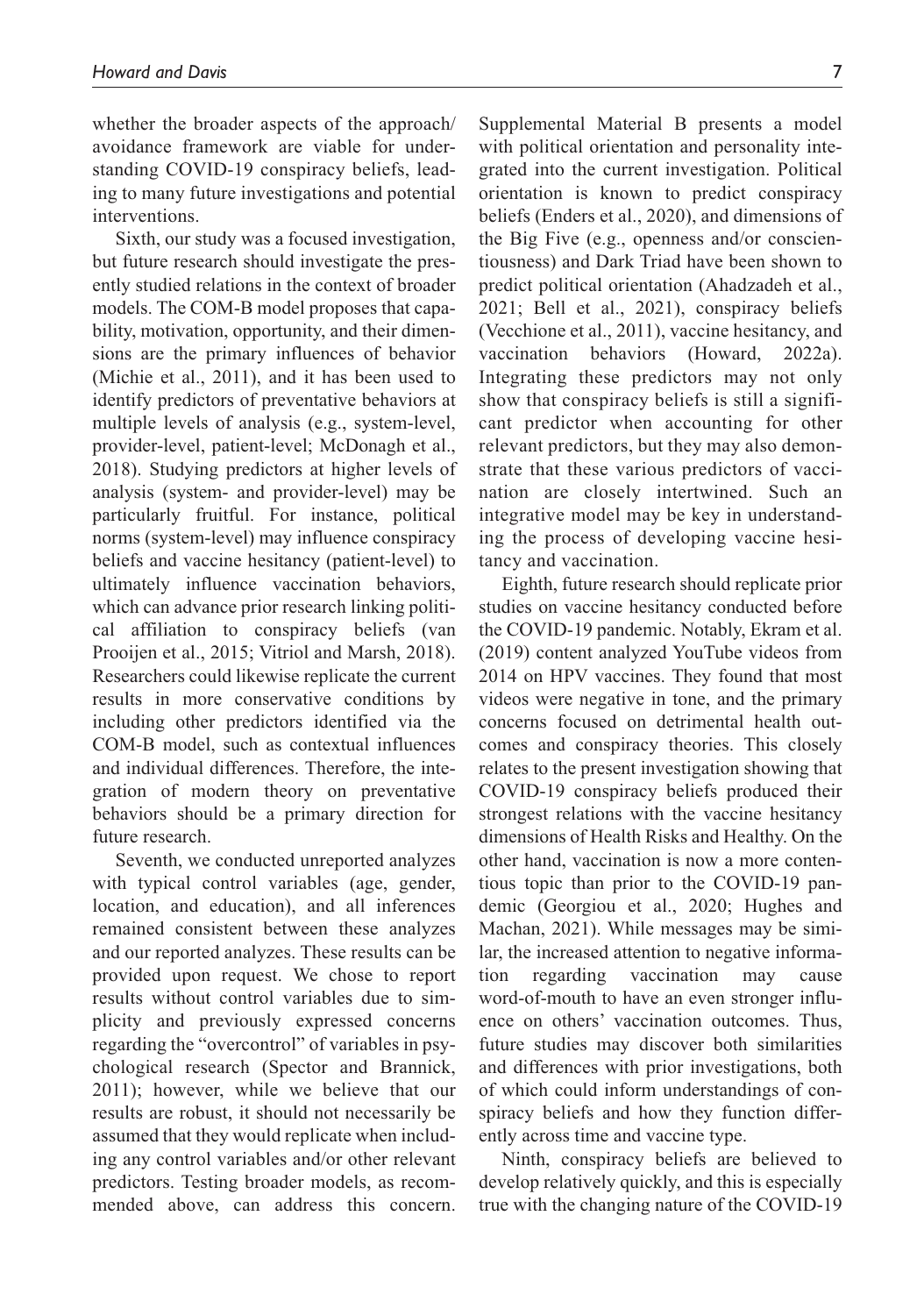pandemic (Howard, 2022b). Future researchers should replicate the current results across timespans to identify how the changing nature of conspiracy beliefs may influence vaccine perceptions and behaviors.

Tenth, future research should address limitations of the current study. We utilized a timeseparated design to reduce common method bias, but future researchers should use a longitudinal design with each variable measured on all occasions to assess change in outcomes. Likewise, MTurk enables the collection of diverse participants, but future research should replicate the current results using alternative sampling sources. The current sample slightly skewed toward being more liberal on a 1 (Strongly Conservative) to 9 (Strongly Liberal) scale (mean=5.87, S.D.=2.44). While this skew reflects current trends of self-reported political polling (Gallup, 2021; Howard, 2022b), future researchers should replicate the current results using a balanced sample because political orientation relates to conspiracy beliefs (Imhoff et al., 2022; van Prooijen and van Vugt, 2018). The current sample was similarly well educated (highest degree: 9% high school, 17% some college, 11% 2-year, 39% 4-year, 19% graduate, 4% doctorate), indicating that future research should investigate more educationally representative populations. The current sample was also largely representative of the United States. At the time of the first survey, 58% of Americans were fully vaccinated, which was roughly the 65th percentile of vaccination rate by country (Our World in Data, 2022). Our results should be replicated in contexts with differing vaccination practices to test the generalizability of the current results.

### **Declaration of conflicting interests**

The author(s) declared no potential conflicts of interest with respect to the research, authorship, and/or publication of this article.

# **Funding**

The author(s) received no financial support for the research, authorship, and/or publication of this article.

# **ORCID iD**

Matt C. Howard **iD** [https://orcid.org/0000-0002-](https://orcid.org/0000-0002-2893-0213) [2893-0213](https://orcid.org/0000-0002-2893-0213)

### **Supplemental material**

Supplemental material for this article is available online.

### **References**

- Agley J, Xiao Y, Nolan R, et al. (2021) Quality control questions on Amazon's Mechanical Turk (MTurk): A randomized trial of impact on the USAUDIT, PHQ-9, and GAD-7. *Behavior Research Methods* 1–13. [https://link.springer.](https://link.springer.com/article/10.3758/s13428-021-01665-8#citeas) [com/article/10.3758/s13428-021-01665-](https://link.springer.com/article/10.3758/s13428-021-01665-8#citeas) [8#citeas](https://link.springer.com/article/10.3758/s13428-021-01665-8#citeas)
- Aguinis H, Villamor I and Ramani RS (2021) MTurk research: Review and recommendations. *Journal of Management* 47(4): 823–837.
- Ahadzadeh AS, Ong FS and Wu SL (2021) Social media skepticism and belief in conspiracy theories about COVID-19: The moderating role of the dark triad. *Current Psychology* 1–13. [https://](https://link.springer.com/article/10.1007/s12144-021-02198-1#citeas) [link.springer.com/article/10.1007/s12144-021-](https://link.springer.com/article/10.1007/s12144-021-02198-1#citeas) [02198-1#citeas](https://link.springer.com/article/10.1007/s12144-021-02198-1#citeas)
- Allington D, McAndrew S, Moxham-Hall V, et al. (2021) Coronavirus conspiracy suspicions, general vaccine attitudes, trust and coronavirus information source as predictors of vaccine hesitancy among UK residents during the COVID-19 pandemic. *Psychological Medicine* 1–12. [https://www.cambridge.org/core/journals/](https://www.cambridge.org/core/journals/psychological-medicine/article/coronavirus-conspiracy-suspicions-general-vaccine-attitudes-trust-and-coronavirus-information-source-as-predictors-of-vaccine-hesitancy-among-uk-residents-during-the-COVID19-pandemic/FEC34AA0D1972E3A761C784A39D26536) [psychological-medicine/article/coronavirus-con](https://www.cambridge.org/core/journals/psychological-medicine/article/coronavirus-conspiracy-suspicions-general-vaccine-attitudes-trust-and-coronavirus-information-source-as-predictors-of-vaccine-hesitancy-among-uk-residents-during-the-COVID19-pandemic/FEC34AA0D1972E3A761C784A39D26536)[spiracy-suspicions-general-vaccine-attitudes](https://www.cambridge.org/core/journals/psychological-medicine/article/coronavirus-conspiracy-suspicions-general-vaccine-attitudes-trust-and-coronavirus-information-source-as-predictors-of-vaccine-hesitancy-among-uk-residents-during-the-COVID19-pandemic/FEC34AA0D1972E3A761C784A39D26536)[trust-and-coronavirus-information-source-as](https://www.cambridge.org/core/journals/psychological-medicine/article/coronavirus-conspiracy-suspicions-general-vaccine-attitudes-trust-and-coronavirus-information-source-as-predictors-of-vaccine-hesitancy-among-uk-residents-during-the-COVID19-pandemic/FEC34AA0D1972E3A761C784A39D26536)[predictors-of-vaccine-hesitancy-among-uk-resi](https://www.cambridge.org/core/journals/psychological-medicine/article/coronavirus-conspiracy-suspicions-general-vaccine-attitudes-trust-and-coronavirus-information-source-as-predictors-of-vaccine-hesitancy-among-uk-residents-during-the-COVID19-pandemic/FEC34AA0D1972E3A761C784A39D26536)[dents-during-the-COVID19-pandemic/FEC34A](https://www.cambridge.org/core/journals/psychological-medicine/article/coronavirus-conspiracy-suspicions-general-vaccine-attitudes-trust-and-coronavirus-information-source-as-predictors-of-vaccine-hesitancy-among-uk-residents-during-the-COVID19-pandemic/FEC34AA0D1972E3A761C784A39D26536) [A0D1972E3A761C784A39D26536](https://www.cambridge.org/core/journals/psychological-medicine/article/coronavirus-conspiracy-suspicions-general-vaccine-attitudes-trust-and-coronavirus-information-source-as-predictors-of-vaccine-hesitancy-among-uk-residents-during-the-COVID19-pandemic/FEC34AA0D1972E3A761C784A39D26536)
- Alper S, Bayrak F and Yilmaz O (2021) Psychological correlates of COVID-19 conspiracy beliefs and preventive measures: Evidence from Turkey. *Current Psychology* 40(11): 5708–5717.
- Bell E, Kowalski CM, Vernon PA, et al. (2021) Political Hearts of Darkness: The Dark Triad as predictors of political orientations and interest in politics. *Behavioral Sciences* 11(12): 169.
- Bertin P, Nera K and Delouvée S (2020) Conspiracy beliefs, rejection of vaccination, and support for hydroxychloroquine: A conceptual replicationextension in the COVID-19 pandemic context. *Frontiers in Psychology* 11: 565128.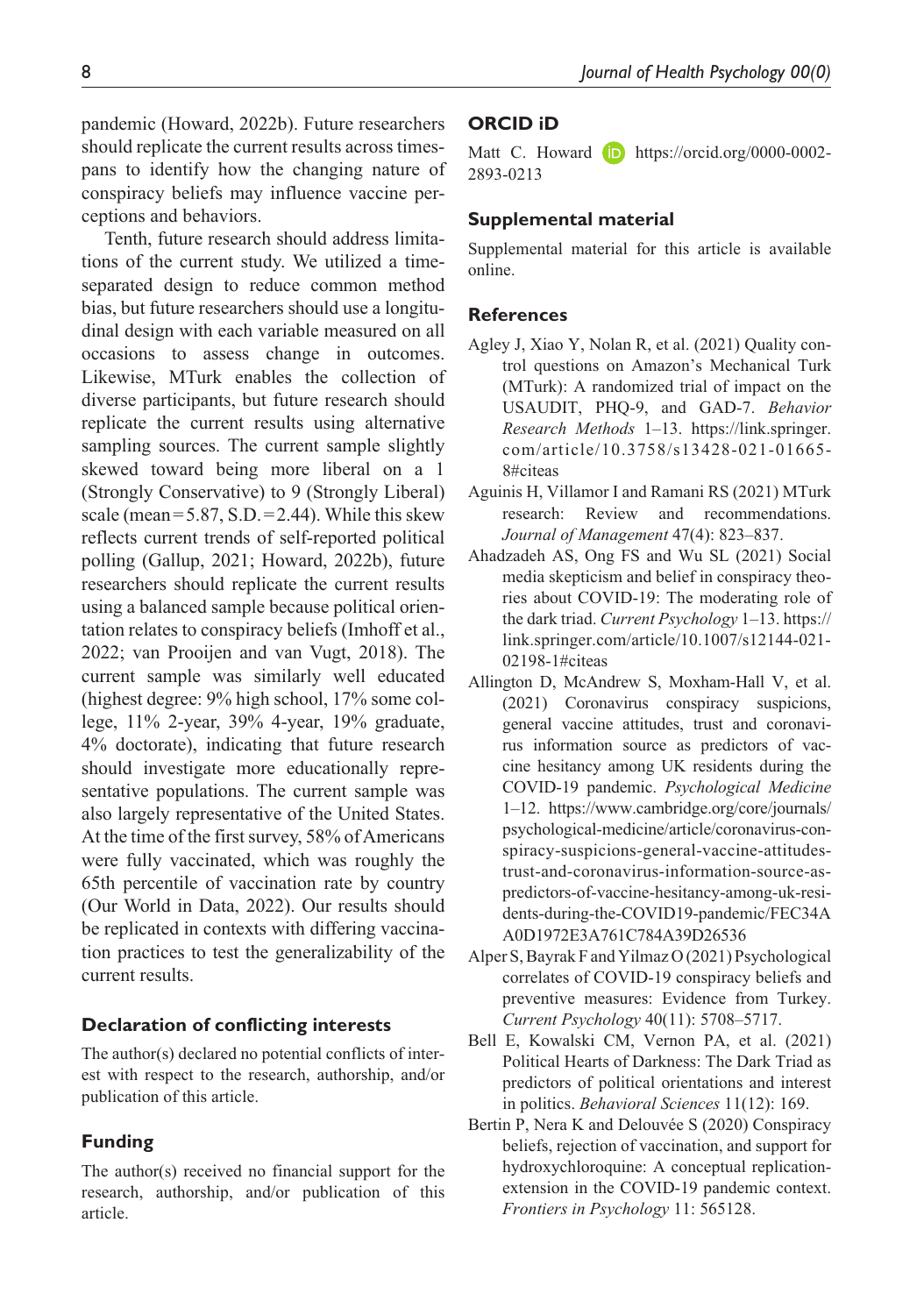- Brotherton R, French CC and Pickering AD (2013) Measuring belief in conspiracy theories: The generic conspiracist beliefs scale. *Frontiers in Psychology* 4: 279.
- Chmielewski M and Kucker SC (2020) An MTurk crisis? Shifts in data quality and the impact on study results. *Social Psychological and Personality Science* 11(4): 464–473.
- Dubé E, Laberge C, Guay M, et al. (2013) Vaccine hesitancy: An overview. *Human Vaccines & Immunotherapeutics* 9(8): 1763–1773.
- Dudley MZ, Privor-Dumm L, Dubé, et al. (2020) Words matter: Vaccine hesitancy, vaccine demand, vaccine confidence, herd immunity and mandatory vaccination. *Vaccine* 38(4): 709–711.
- Ekram S, Debiec KE, Pumper MA, et al. (2019) Content and commentary: HPV vaccine and YouTube. *Journal of Pediatric and Adolescent Gynecology* 32(2): 153–157.
- Elliot AJ (2006) The hierarchical model of approachavoidance motivation. *Motivation and Emotion* 30(2): 111–116.
- Enders AM, Smallpage SM and Lupton RN (2020) Are all 'birthers' conspiracy theorists? On the relationship between conspiratorial thinking and political orientations. *British Journal of Political Science* 50(3): 849–866.
- Gallup (2021) Part affiliation. Retrieved from [https://](https://news.gallup.com/poll/15370/party-affiliation.aspx) [news.gallup.com/poll/15370/party-affiliation.](https://news.gallup.com/poll/15370/party-affiliation.aspx) [aspx](https://news.gallup.com/poll/15370/party-affiliation.aspx)
- Georgiou N, Delfabbro P and Balzan R (2020) COVID-19-related conspiracy beliefs and their relationship with perceived stress and preexisting conspiracy beliefs. *Personality and Individual Differences* 166: 110201.
- Hayes AF (2017) *Introduction to Mediation, Moderation, and Conditional Process Analysis: A Regression-Based Approach*. New York, NY: Guilford publications.
- Hofstadter R (1966) The paranoid style in American politics. In: Hofstadter ed R. (ed.) *The Paranoid Style in American Politics and Other Essays*. New York, NY: Knopf, pp.3–40.
- Howard MC (2021) A more comprehensive measure of vaccine hesitancy: Creation of the Multidimensional Vaccine Hesitancy Scale (MVHS). *Journal of Health Psychology*. [https://journals.sagepub.com/doi/full/10.117](https://journals.sagepub.com/doi/full/10.1177/13591053211042062?casa_token=o9iyeRltScwAAAAA%3Ayx9GDpOxq2LNSzvCyE1chn4nCpIK0BIjfOD-4AF6v_Qpj4AFe2zOCW16sXGnvhYmIsWFkRMEyWJFoQ) [7/13591053211042062?casa\\_token=o9iyeRl](https://journals.sagepub.com/doi/full/10.1177/13591053211042062?casa_token=o9iyeRltScwAAAAA%3Ayx9GDpOxq2LNSzvCyE1chn4nCpIK0BIjfOD-4AF6v_Qpj4AFe2zOCW16sXGnvhYmIsWFkRMEyWJFoQ) [tScwAAAAA%3Ayx9GDpOxq2LNSzvCyE](https://journals.sagepub.com/doi/full/10.1177/13591053211042062?casa_token=o9iyeRltScwAAAAA%3Ayx9GDpOxq2LNSzvCyE1chn4nCpIK0BIjfOD-4AF6v_Qpj4AFe2zOCW16sXGnvhYmIsWFkRMEyWJFoQ) [1chn4nCpIK0BIjfOD-4AF6v\\_Qpj4AFe2zOC](https://journals.sagepub.com/doi/full/10.1177/13591053211042062?casa_token=o9iyeRltScwAAAAA%3Ayx9GDpOxq2LNSzvCyE1chn4nCpIK0BIjfOD-4AF6v_Qpj4AFe2zOCW16sXGnvhYmIsWFkRMEyWJFoQ) [W16sXGnvhYmIsWFkRMEyWJFoQ](https://journals.sagepub.com/doi/full/10.1177/13591053211042062?casa_token=o9iyeRltScwAAAAA%3Ayx9GDpOxq2LNSzvCyE1chn4nCpIK0BIjfOD-4AF6v_Qpj4AFe2zOCW16sXGnvhYmIsWFkRMEyWJFoQ)
- Howard MC (2022a) The good, the bad, and the neutral: Vaccine hesitancy mediates the relations of psychological capital, the Dark Triad, and the Big Five with vaccination willingness and behaviors. *Personality and Individual Differences* 190: 111523.
- Howard MC (2022b) Are face masks a partisan issue during the COVID-19 pandemic? Differentiating political ideology and political party affiliation.. *International Journal of Psychology* 57: 153–160.
- Howard MC and Jacobs RR (2016) The multiphase optimization strategy (MOST) and the sequential multiple assignment randomized trial (SMART): two novel evaluation methods for developing optimal training programs. *Journal of Organizational Behavior* 37(8): 1246–1270.
- Hughes S and Machan L (2021) It's a conspiracy: Covid-19 conspiracies link to psychopathy, Machiavellianism and collective narcissism. *Personality and Individual Differences* 171: 110559.
- Imhoff R, Zimmer F, Klein O, et al. (2022) Conspiracy mentality and political orientation across 26 countries. *Nature Human Behaviour* 6: 392–403.
- Jovančević A and Milićević N (2020) Optimismpessimism, conspiracy theories and general trust as factors contributing to COVID-19 related behaviour—A cross-cultural study. *Personality and Individual Differences* 167: 110216.
- Knoll MD and Wonodi C (2021) Oxford– AstraZeneca COVID-19 vaccine efficacy. *Lancet* 397(10269): 72–74.
- Leibovitz T, Shamblaw AL, Rumas R, et al. (2021) COVID-19 conspiracy beliefs: Relations with anxiety, quality of life, and schemas. *Personality and Individual Differences* 175: 110704.
- Luz PM, Brown HE and Struchiner CJ (2019) Disgust as an emotional driver of vaccine attitudes and uptake? A mediation analysis. *Epidemiology and Infection* 147: e182.
- MacDonald NE (2015) Vaccine hesitancy: Definition, scope and determinants. *Vaccine* 33(34): 4161–4164.
- McDonagh LK, Saunders JM, Cassell J, et al. (2018) Application of the COM-B model to barriers and facilitators to chlamydia testing in general practice for young people and primary care practitioners: A systematic review. *Implementation Science* 13(1): 130–219.